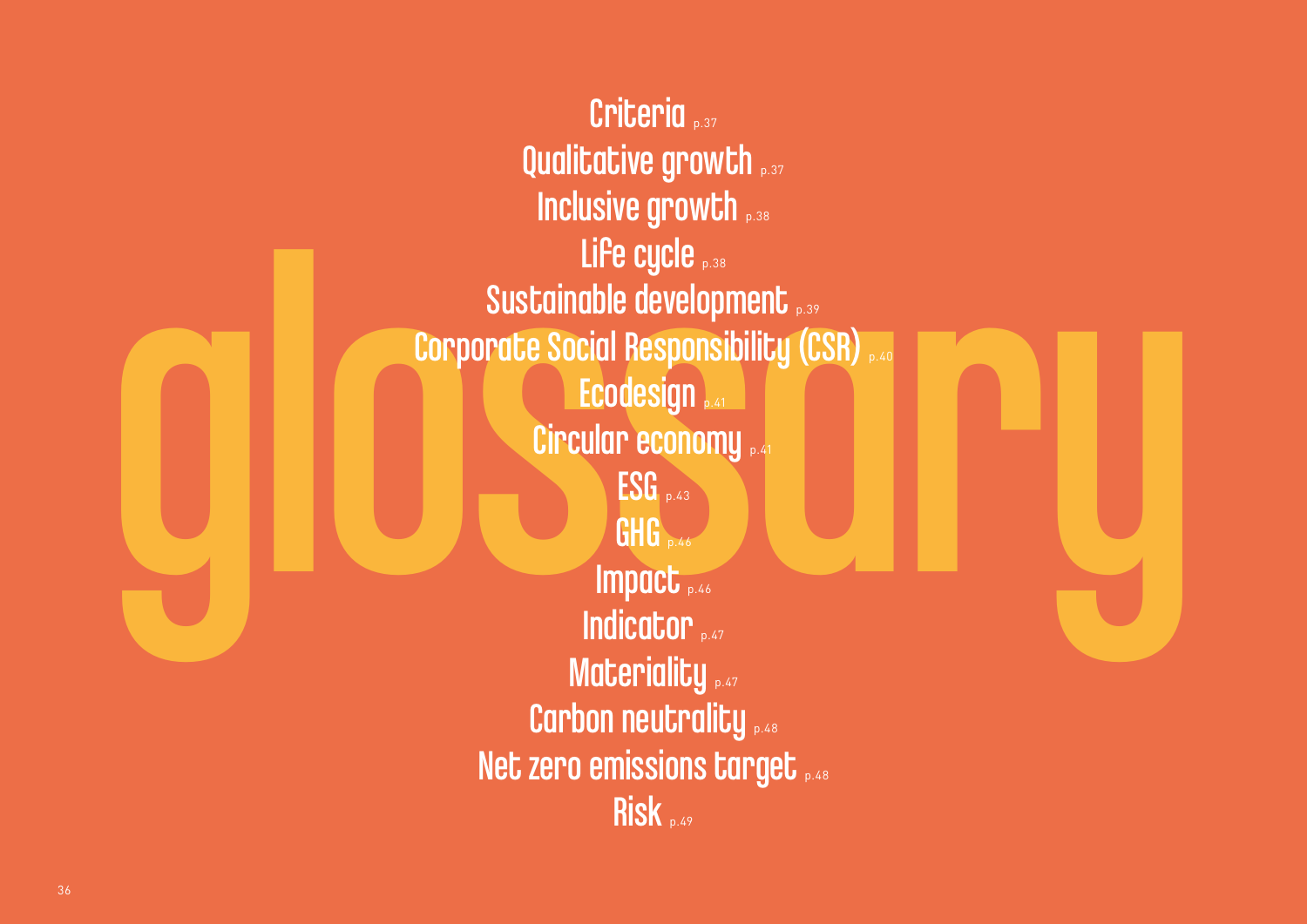Criteria are reference points against which something may be judged, evaluated or decided. In general, several criteria are used to assess the full scope of any given assessment

### GOOD TO KNOW:

### **WHAT IS THE DIFFERENCE BETWEEN CRITERIA AND INDICATORS?**

- Criteria are reference points against which something may be judged, evaluated or decided.
- Indicators provide measurement information (and are therefore linked to a source of information) to support a given criteria.
- To be effective, an indicator must meet several criteria

### CRITERIA QUALITATIVE **GROWTH**

issue. Qualitative growth aims to generate economic growth while decoupling it from the linear use of additional resources (extensive growth) and improving the efficiency of the economy. It results in improved productivity and sustainable development, i.e. development which meets the needs of the present without compromising the ability of future generations to meet their own needs. This means that economic players can succeed in producing more wealth while consuming proportionately fewer resources, relying in particular on technical progress. The mechanisms used to facilitate and promote qualitative growth must allow economic growth to be sustained over the long term. It contributes to a better quality of life, while at the same time reducing resource consumption.

> In the shorter term, the challenges associated with qualitative growth cross over with those of both the digital and environmental transitions.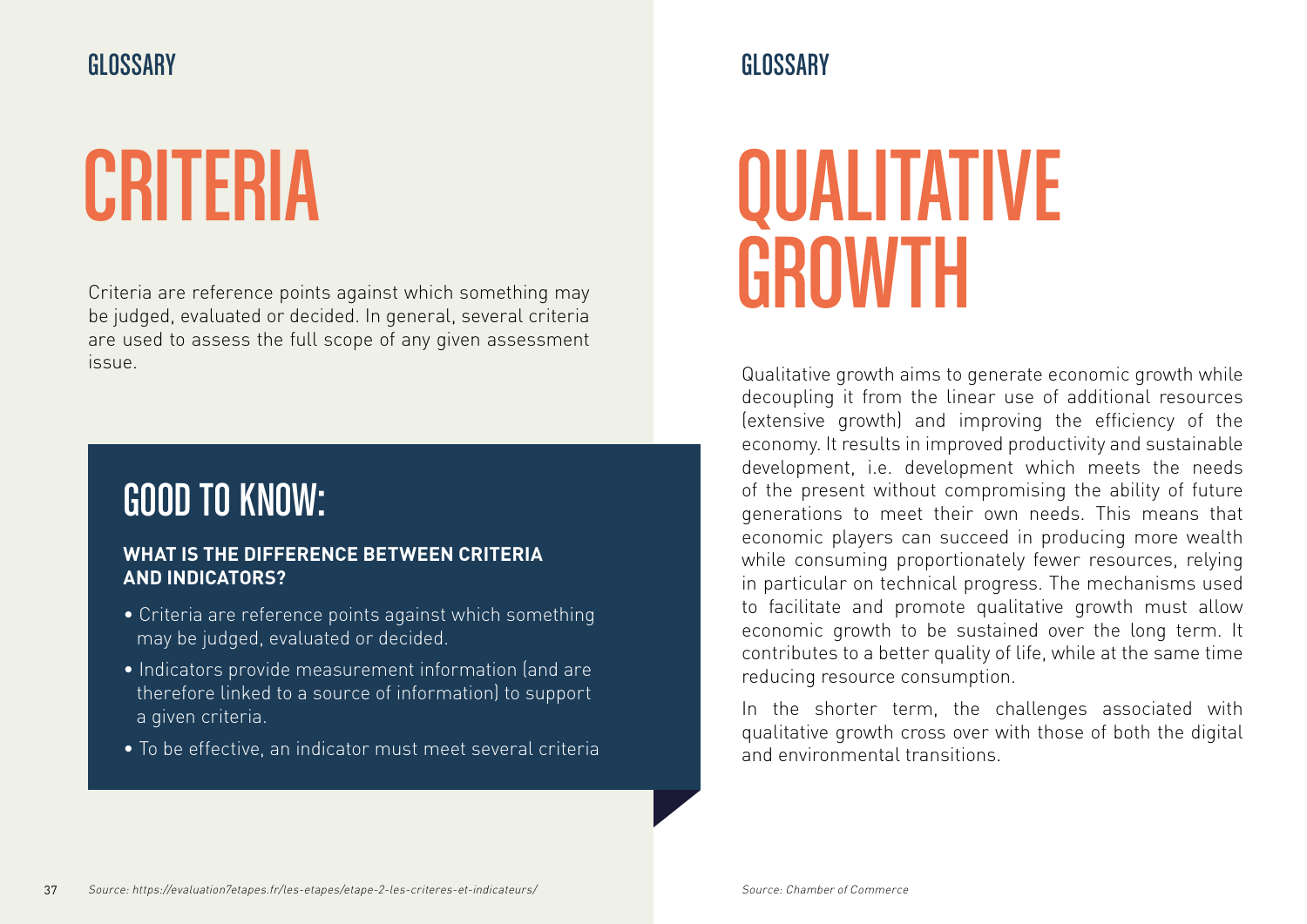

### INCLUSIVE **GROWTH**

Inclusive growth is economic growth that is distributed fairly across society and creates opportunities for all.

# LIFE CYCLE

A life cycle analysis looks at the costs and impacts of a product (investment, activity, good, service) over its entire life cycle for a company and for society as a whole. With this approach, it is possible to assess the total cost of ownership, as well as the monetary and non-monetary externalities of a product (i.e. issues) during extraction (depletion of nonrenewable resources, human rights, etc.), transformation (pollution during refining), manufacturing (energy, pollution), use (consumption, pollution, nuisance) and end of life (collection, treatment, recovery, reuse, disposal, etc.).

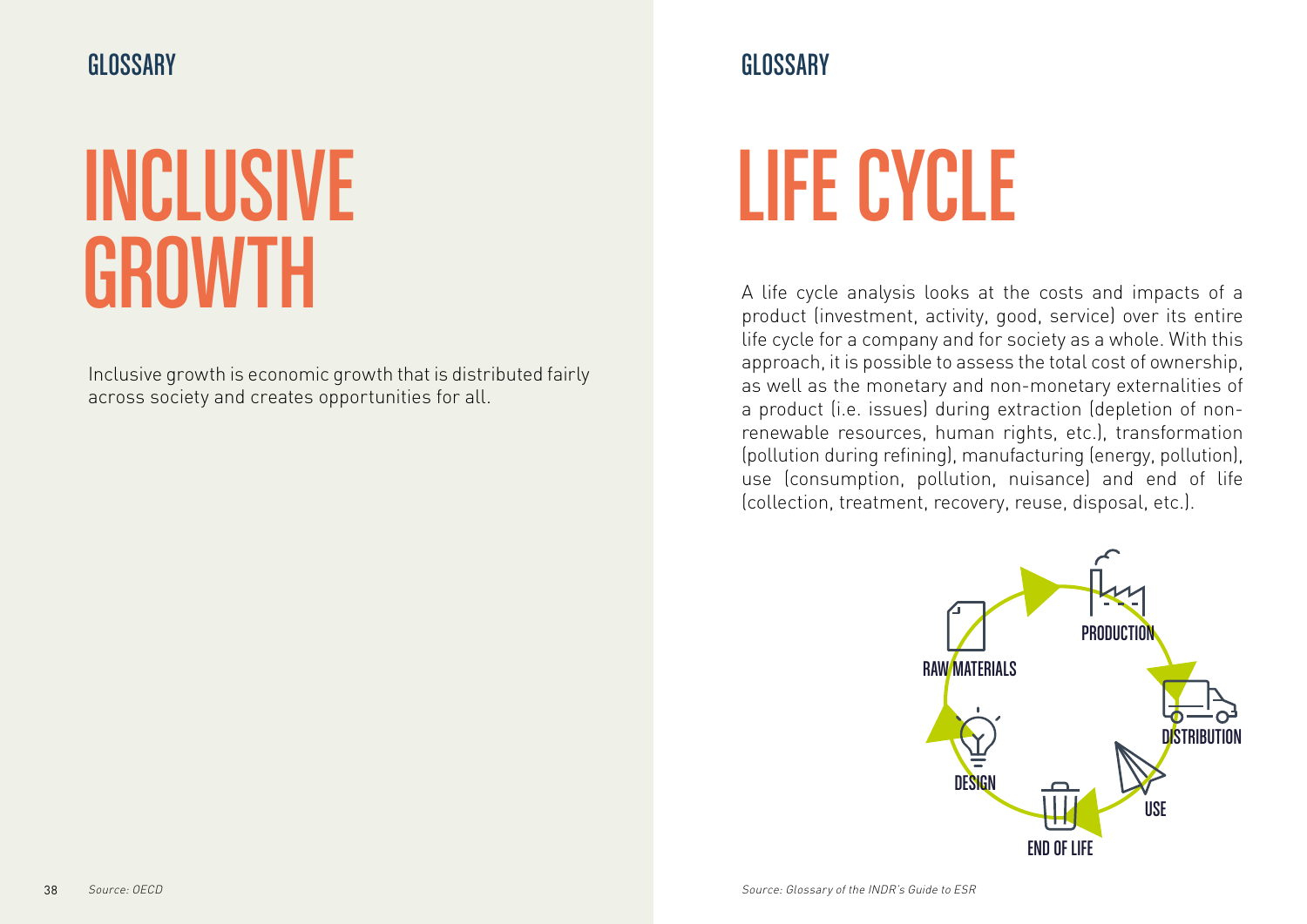# SUSTAINABLE DEVELOPMENT

Sustainable development is defined as development that meets the needs of the present without compromising the ability of future generations to meet their own needs.

It is a principle of organisation of human society that takes into account the finite resources of the planet and acts on three interdependent dimensions:

- the environmental dimension. The development of human activities must be conducted in such a way as not to harm the capacity for renewal of natural resources or the proper functioning of ecosystem services.
- the social dimension. The harmonious development of human society goes through social cohesion guaranteeing everyone access to basic resources and services (health, education);
- the economic dimension. Economic development must ensure that extreme poverty is reduced and that as many people as possible are able to engage in economic activity with a decent income.

In the long term, development is not possible unless it is economically profitable, socially equitable and environmentally sustainable.

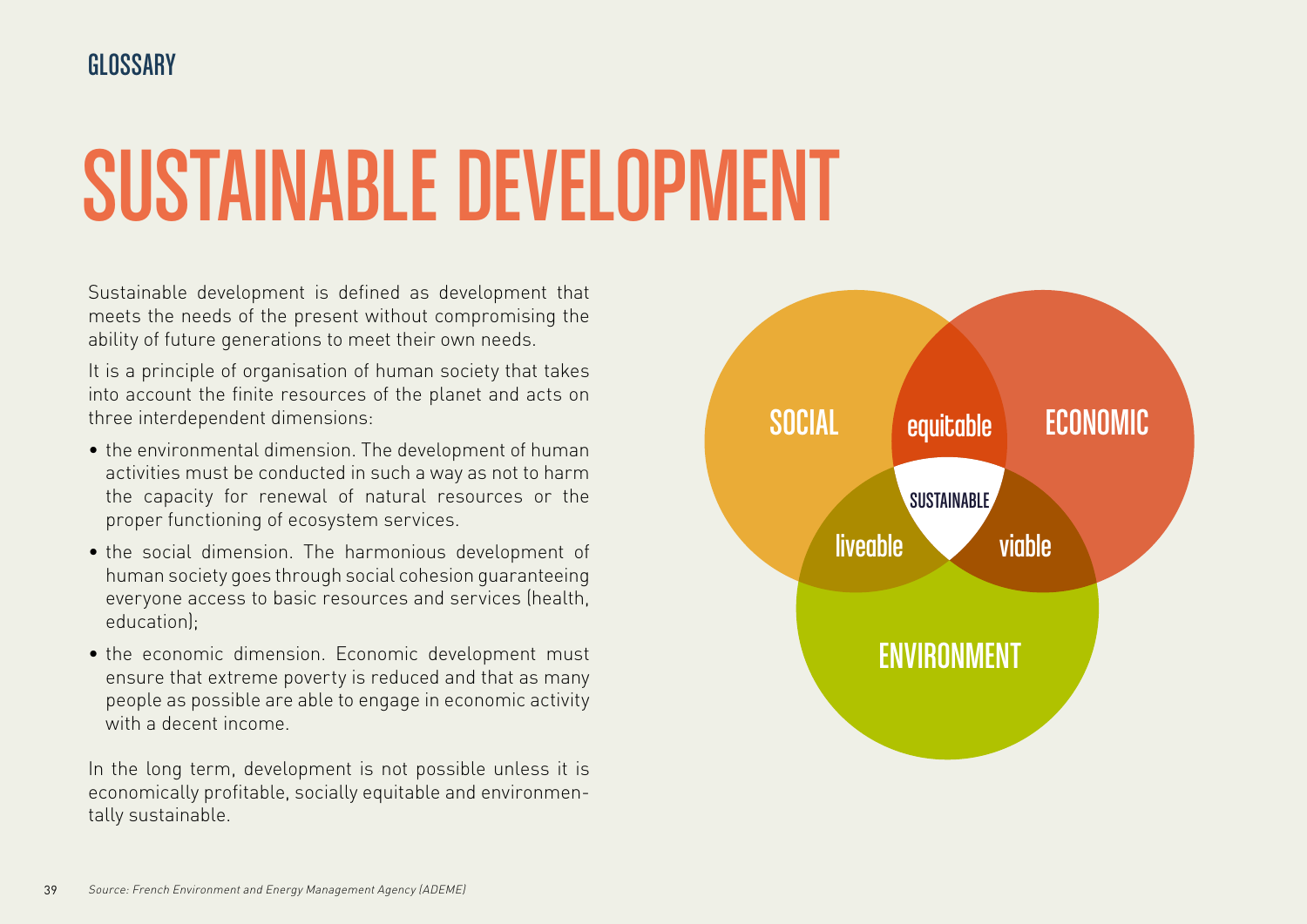### **GLOSSARY**

# CORPORATE SOCIAL RESPONSIBILITY (CSR)

### BUSINESS CONTRIBUTION TO SUSTAINABLE DEVELOPMENT

Corporate Social Responsibility (CSR) is a voluntary approach to doing business that reflects companies' contribution to sustainable development. ISO 26000, published in 2010, is the non-certifiable guidance standard on CSR.

Strategic in nature, CSR is a new support function (HR, purchasing, IT, for example), one which helps organisations adapt to their social, economic and environmental context, while creating shared value.

### CSR ACTION

A set of tasks performed by a company to address a CSR issue and contribute to sustainable development (see Process). Ideally this means implementing an existing solution: best practice, CSR initiative, participation in an award, certification, etc. Objective: to reduce, mitigate or compensate for a negative impact or generate a positive impact. Each CSR action needs to be properly coordinated and resourced and should be developed as a business case. The CSR action plan comprises CSR actions that contribute to the implementation of the CSR strategy.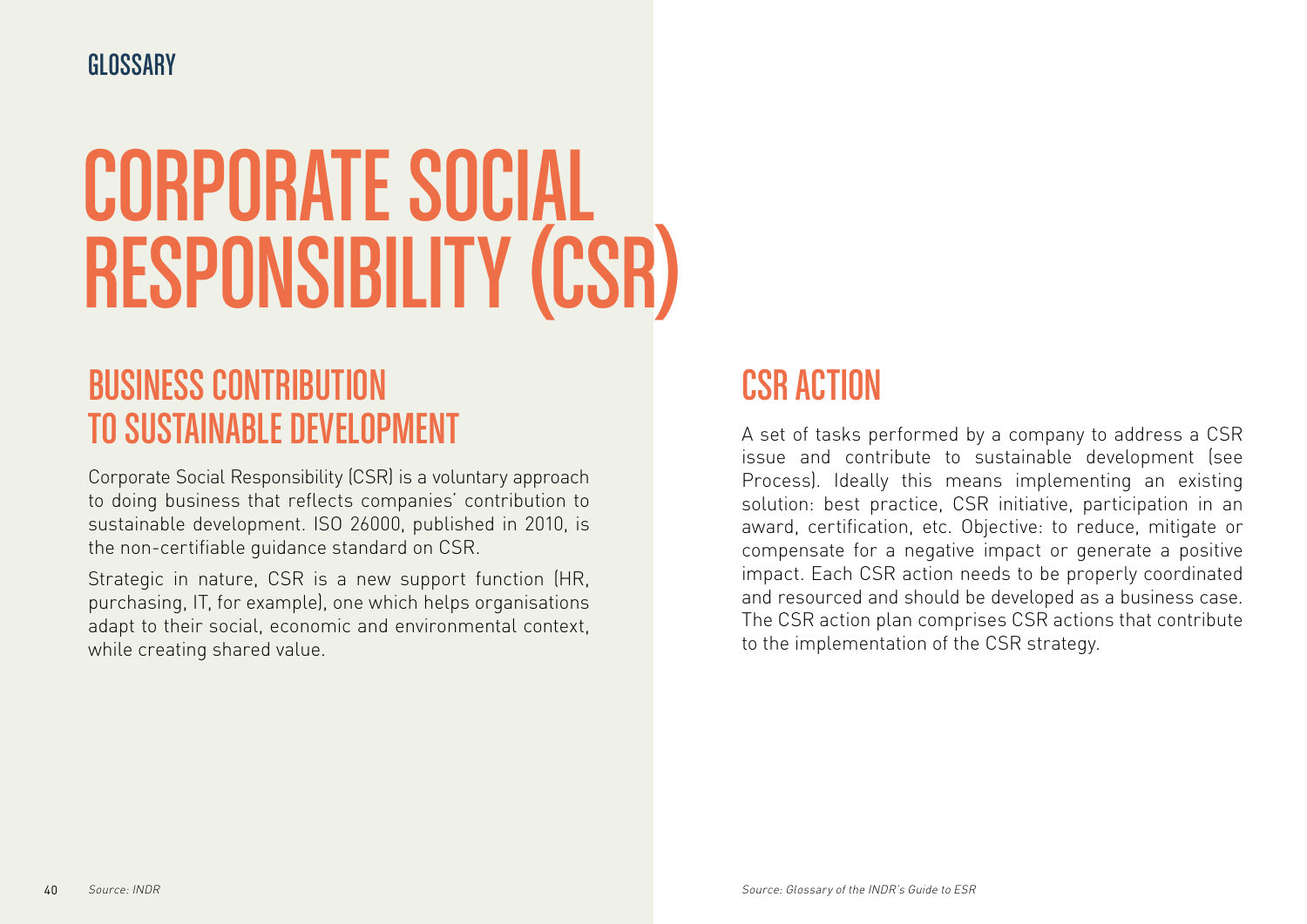# ECODESIGN CIRCULAR

The concepts of ecodesign were set out at international level in 2002 with the publication of the ISO/TR 14062 standard. This standard describes ecodesign in terms of its aim to "integrate environmental aspects into product design and development".

Subsequently, in 2009, Directive 2009/125/EC, which established a framework setting out ecodesign requirements for energy-related products, defines ecodesign as "the integration of environmental aspects into product design with the aim of improving the environmental performance of the product throughout its whole life cycle".

# ECONOMY **1/2**

A circular economy is an economic model designed to minimise resource input and to encourage local and solidaritybased solutions. A circular economy is an economic model that also aims to increase resilience.

- **1 |** Value creation
- **2 |** Systemic and holistic
- **3 |** Two cycles
- **4 |** Health, well-being and positive impacts
- **5** | Restorative and regenerative
- **6 |** Diversity first
- **7** | Local and solidarity-based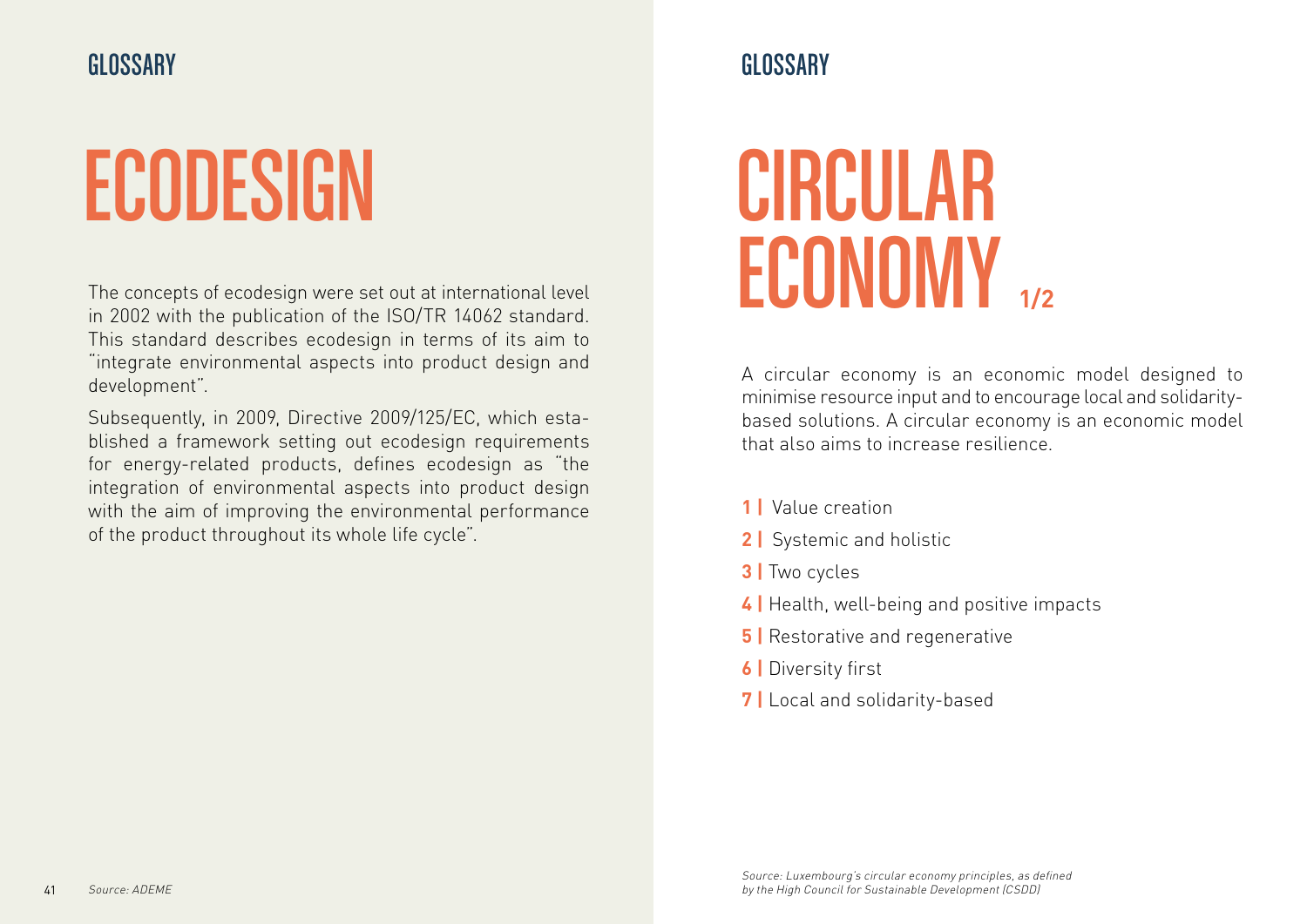# CIRCULAR ECONOMY **2/2**

### VALUE CREATION

A circular economy is a disruptive economic model for creating and sharing economic value, which by its nature creates economic value but also ecological and social value.

### SYSTEMIC AND HOLISTIC

A circular economy is based on an interdisciplinary, systemic, holistic and collaborative approach.

### TWO CYCLES: BIOLOGICAL CYCLE AND TECHNICAL CYCLE

A circular economy is an economic system that eliminates waste by relying on two cycles: the biological cycle and the technical cycle. Each product must be designed or programmed to move through one of these cycles, but some materials or products can move from one to the other.

### HEALTH, WELL-BEING AND POSITIVE IMPACTS

Health and well-being are an integral part of a circular economy. A circular economy focuses on creating positive impacts on both people and nature alike. Reducing negative impacts alone is not considered sufficient for sustainable development.

### RESTORATIVE AND REGENERATIVE

A circular economy is restorative and regenerative by design. It preserves and enhances ecosystem services and promotes biodiversity.

The design of the technical life cycle must maintain and even increase the quality of the resources and products used.

### DIVERSITY FIRST

In a circular economy, a diversity of solutions is encouraged across all aspects: technical, economic, environmental and socio-cultural.

### LOCAL AND SOLIDARITY-BASED

In Luxembourg, the circular economy encourages local and solidarity-based solutions and promotes cycles in close proximity.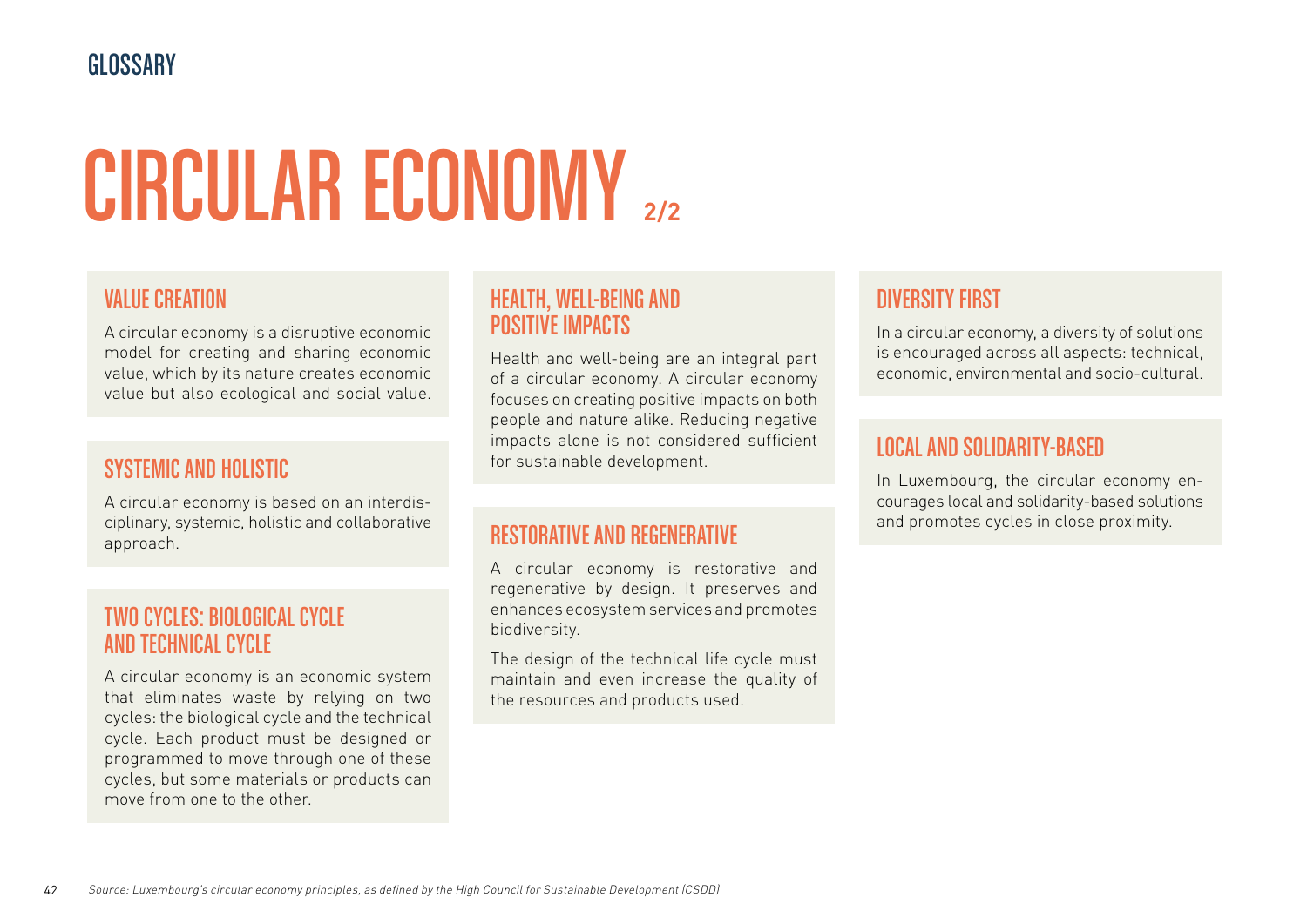### ESG

ESG is the international acronym used to designate the **Environmental, Social and Governance (ESG)** criteria that generally constitute the three pillars of **non-financial** performance. ESG criteria make it possible to assess a company's responsibility towards the environment and its stakeholders, including its employees, suppliers, clients and the communities in which it operates.

ESG performance forms the basis of the main non-financial reporting frameworks and benchmarks (GRI, SASB, CDP, sector standards, 17 SDGs, European taxonomy, TCFD, UNGC, World Economic Forum, ESR Guide).

### ESG UNIVERSE

|                                      |                             | <b>Environmental pillar</b>       |                                         | $ 0\bigcirc o $                 | <b>Social pillar</b>        |                           |                                           | Ph.<br>Governance pillar<br>0000 |                                        |
|--------------------------------------|-----------------------------|-----------------------------------|-----------------------------------------|---------------------------------|-----------------------------|---------------------------|-------------------------------------------|----------------------------------|----------------------------------------|
| Climate<br>change                    | <b>Natural</b><br>resources | Pollution<br>& waste              | <b>Environment</b><br>opportunity       | Human<br>capital                | Product<br>liability        | Stakeholder<br>opposition | Social<br>opportunity                     | Corporate<br>governance          | Corporate<br>behavior                  |
| Carbon<br>emissions                  | <b>Water stress</b>         | <b>Toxic emissions</b><br>& waste | Opportunities<br>in clean tech          | Labor<br>management             | Product safety<br>& quality | Controversial<br>sourcing | Access to<br>communication                | <b>Board</b><br>diversity        | <b>Business</b><br>ethics              |
| Product carbon<br>footprint          | Biodiversity<br>& land use  | Packaging<br>material & waste     | Opportunities in<br>green building      | Health &<br>safety              | Chemical<br>safety          |                           | Access to<br>finance                      | Executive<br>pay                 | Anti-competitive<br>practices          |
| Financing<br>environmental<br>impact | Raw material<br>sourcing    | Electronic<br>waste               | Opportunities<br>in renewable<br>energy | Human capital<br>development    | Financial<br>product safety |                           | Access to<br>health care                  | Ownership                        | Corruption &<br>instability            |
| Climate change<br>vulnerability      |                             |                                   |                                         | Supply chain<br>labor standards | Privacy &<br>data security  |                           | Opportunities<br>in nutrition &<br>health | Accounting                       | <b>Financial system</b><br>instability |
|                                      |                             |                                   |                                         |                                 | Responsible<br>investment   |                           |                                           |                                  | Tax<br>transparency                    |
|                                      |                             |                                   |                                         |                                 | Health &<br>demo. risk      |                           |                                           |                                  |                                        |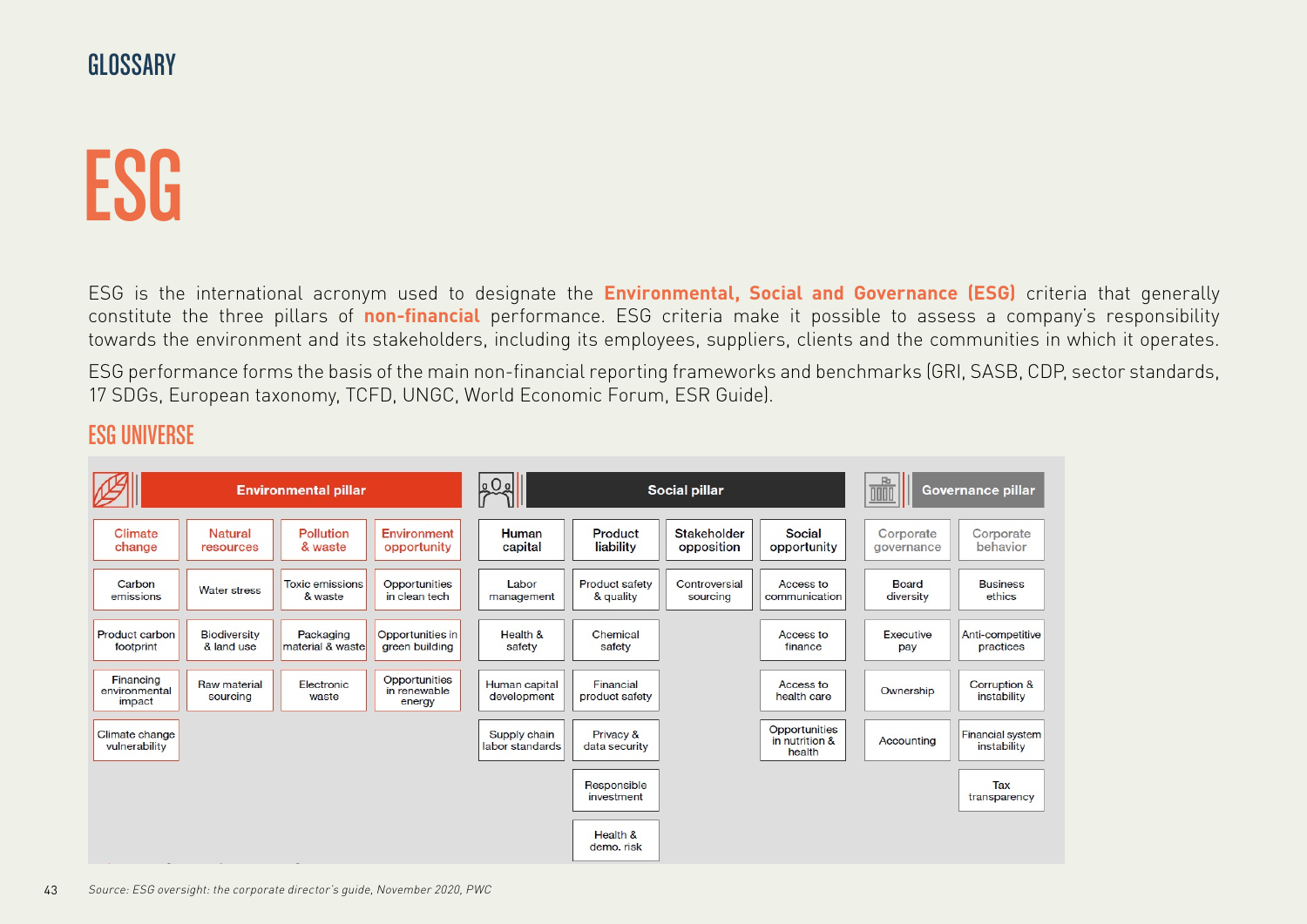### ESG

The three traditional dimensions of sustainability "People, Planet, Profit" can be expressed in terms of three main categories of requirements for organisations: to ensure good governance and to manage social and environmental impacts. These expectations are summarised under ESG. A due diligence or responsible purchasing process can use these **ESG criteria** to select responsible goods and services (see **Impact**):

- **ENVIRONMENT:** restriction of the use of certain hazardous substances, reduction of non-renewable raw materials, reduction of transport-related emissions, reduction in and recycling of waste, protection of biodiversity, energy efficiency, use of renewable energies, reduction of greenhouse gases, etc.
- **SOCIAL:** respect for human rights, health and safety in the workplace, non-discrimination, decent working conditions and wages, professional development, social dialogue, etc.
- **GOVERNANCE:** resource efficiency, due diligence, transparency, responsible goods and services, waste prevention, responsible stakeholder management, etc.

The **purpose of ESG** performance is to assess whether a company's behaviour is responsible and forms the basis of the main non-financial reporting frameworks and benchmarks: Global Reporting Initiative (GRI), Sustainability Accounting Standards Board (SASB), CDP, sector standards, 17 SDGs, the new European taxonomy, TCFD, UNGC, as well as the ESR Guide.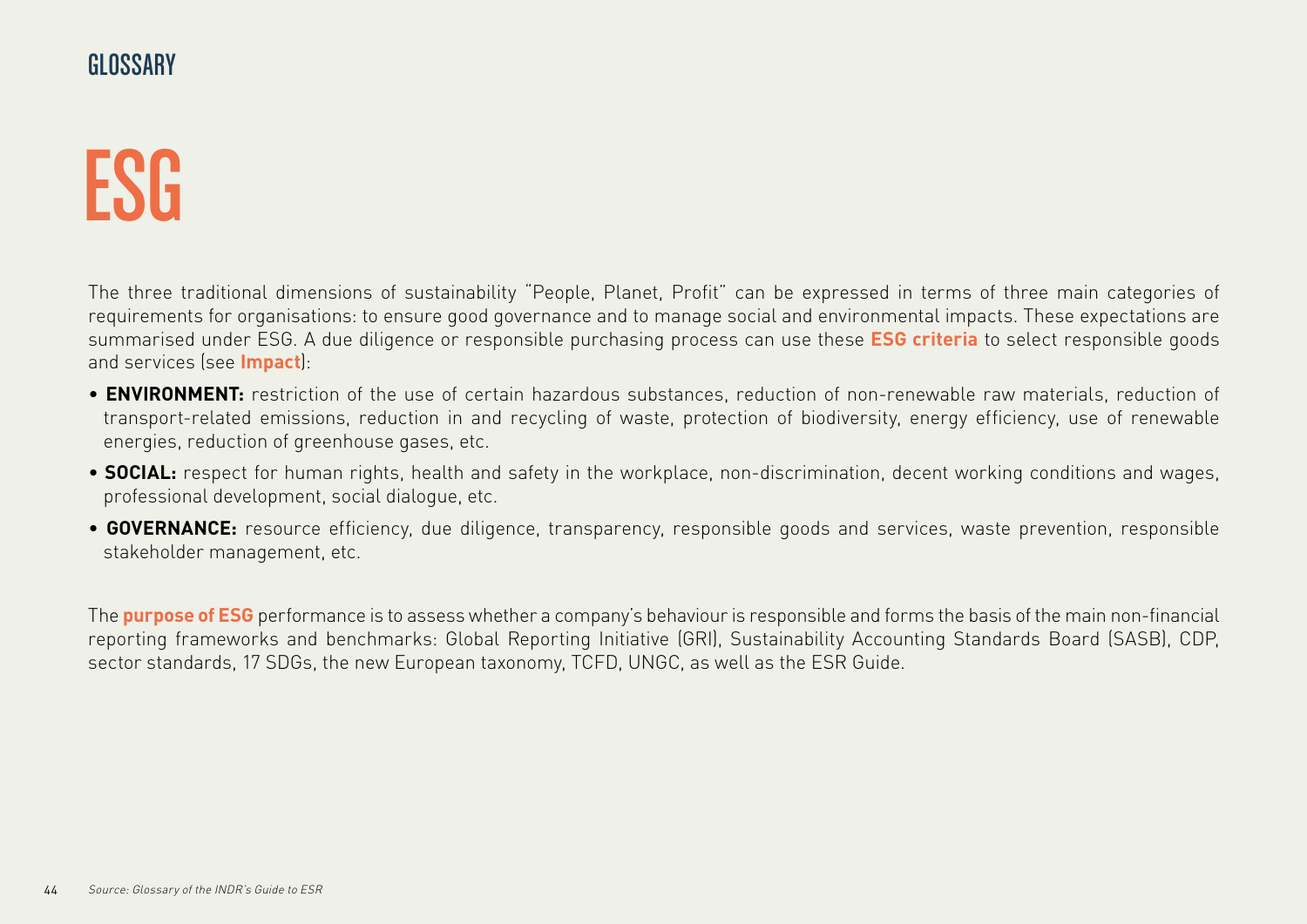# ESG

### PRINCIPLES OF GOVERNANCE



- **Governing Purpose**
- **Quality of governing** body (Composition, Remuneration,…)
- **Stakeholder Engagement**
- **Ethical behaviour** (anti-corruption,…)
- **Risk and Opportunity oversight**

### PLANET



- **Climate Change** (GHG Emissions, TCFD, Paris-aligned GHG emissions targets)
- **Nature loss**
- **Freshwater availability**
- **Air and water pollution**
- **Solid Waste** (single-use plastics, impact of solid waste disposal)
- **Resource availability**

### PEOPLE



- **Dignity and Equality** (Diversity, inclusion, pay equality, wage level, pay gap, risk for incidents of child, forced labor)
- **Health and Well-being** (health and safety)
- **Skills for the Future** (Training provided)

### **PROSPERITY**



- **Employment and wealth generation** (employment, economic contribution, financial investment, indirect economic impacts)
- **Innovation of better products and services** (R&D)
- **Community and Social Vitality**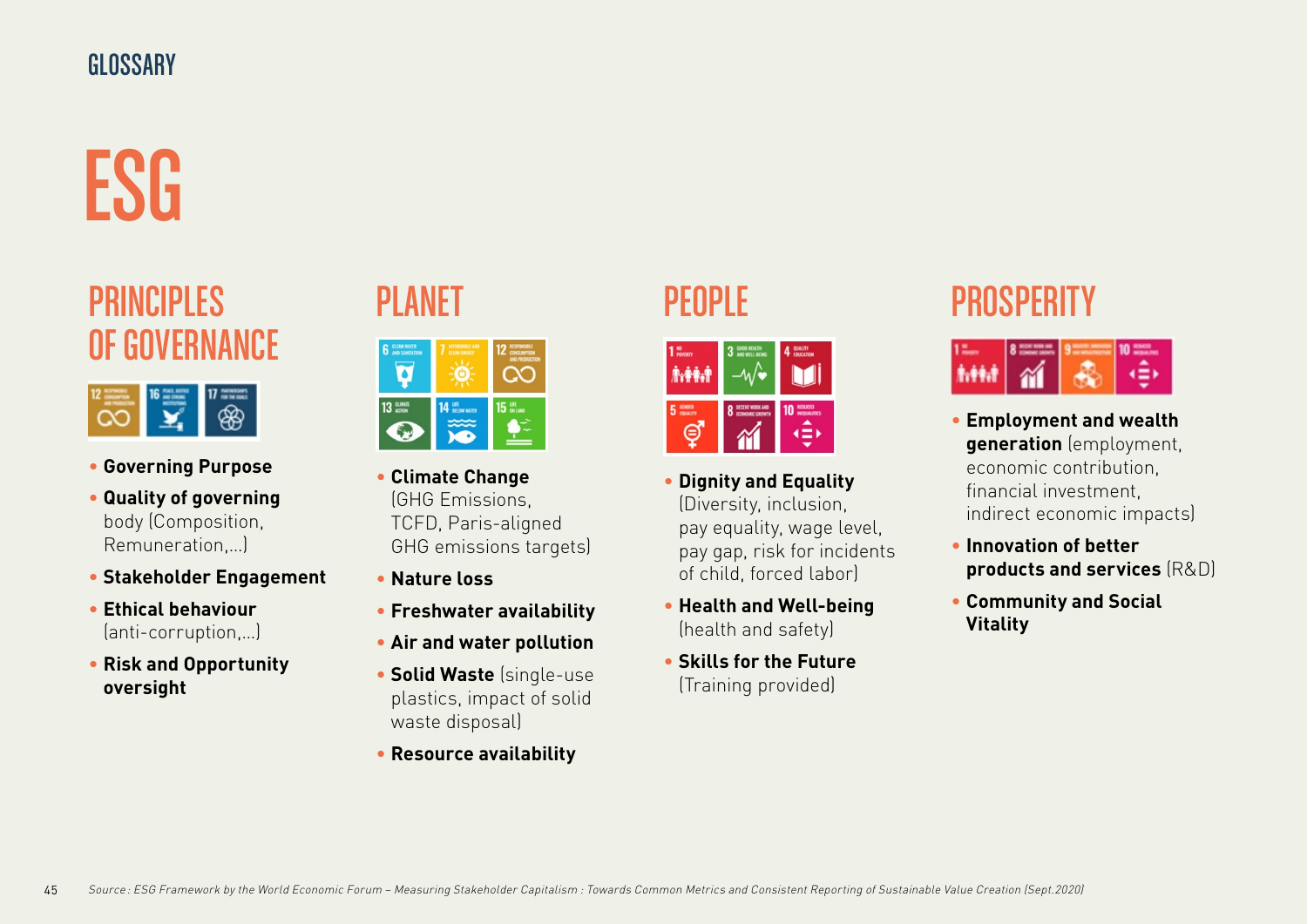A number of volatile substances emitted into the atmosphere called **greenhouse gases** (GHGs) absorb solar energy in the form of heat. CO $_{\textrm{\tiny{2}}}$  and other gases generated by human activity (methane, nitrous oxide, ozone, etc.) are the cause of climate change. Although 38 industrialised countries committed to reducing the emissions of six GHGs (CO $_{\textrm{\tiny{2}}}$ , CH $_{\textrm{\tiny{4}}}$ ,  $\mathsf{N}_2\mathsf{O}$ , HFC, PFC, SF $_{\delta}$ ) when they signed the Kyoto Protocol, the concentration of CO $_{_2}$  in the atmosphere has exceeded the critical threshold of 350 ppm, the level necessary to **limit warming to 1.5 degrees Celsius**, resulting in potentially disastrous consequences: extreme weather events (heatwaves, storms), polar ice caps melting (flooding due to rising sea levels), ecosystem destruction (loss of biodiversity and ecological services), etc.).

A **carbon footprint** (sources of emissions, types, volumes, etc.) and analysis of direct and indirect emissions reveal the risks and challenges, and allow us to explore opportunities for improvement.

# GHG IMPACT

The actions and decisions taken by a company lead to desirable or undesirable consequences for itself and for society as a whole. They can directly or indirectly influence or impact stakeholders. They can directly or indirectly influence or impact stakeholders. Beyond internal value creation, a company has the capacity to preserve, create or destroy financial, economic, human and environmental value, also known as the footprint. These impacts or externalities can be generated by any process carried out by the company and at each stage of the life cycle (see **Life cycle**). The purpose of a CSR action is either to limit undesirable impacts or externalities or to generate a positive impact for society.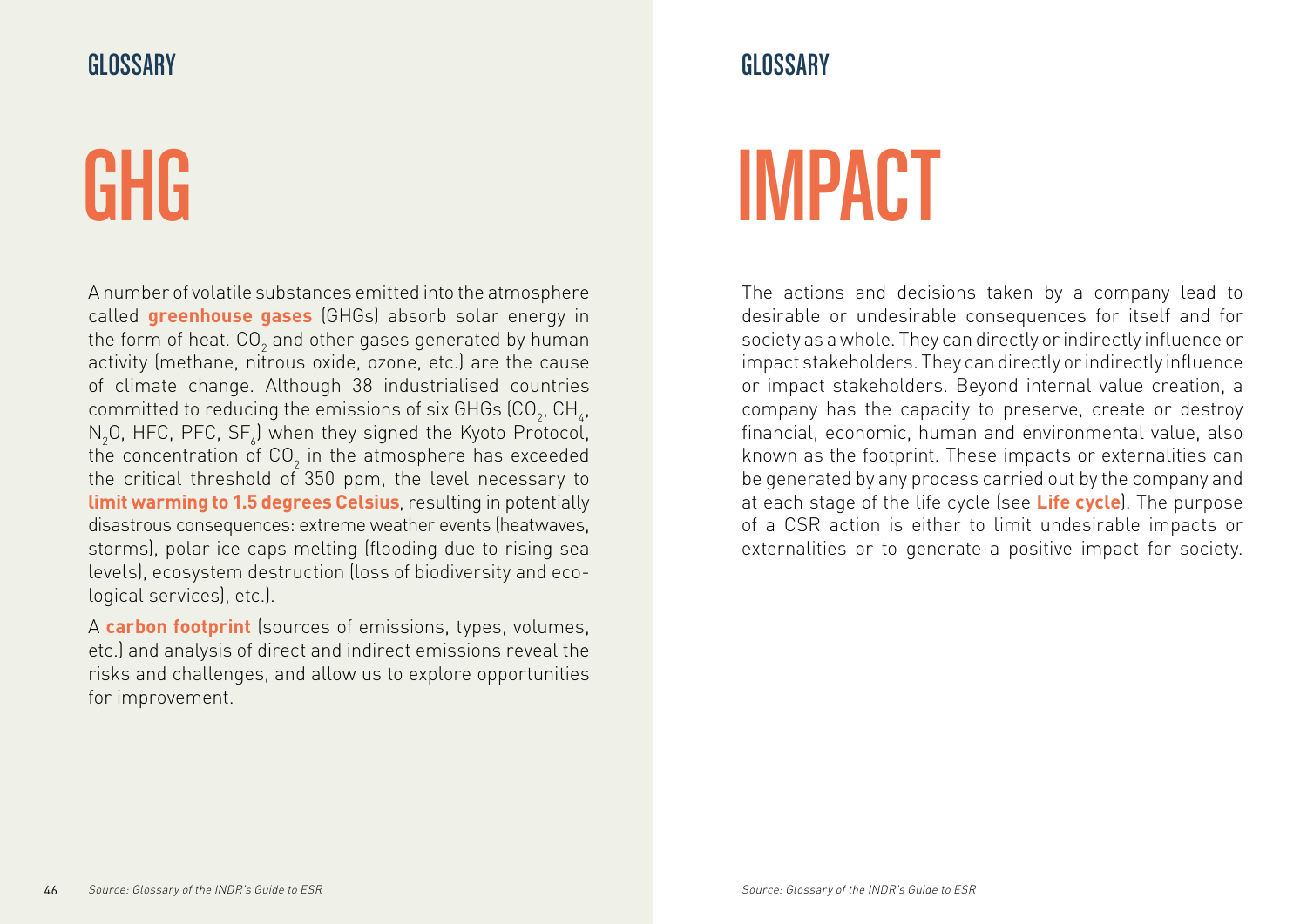According to the Organisation for Economic Co-operation and Development's definition (OECD, 2002a, p. 25), an indicator is "a quantitative or qualitative factor or variable that provides a simple and reliable means to measure achievement, to reflect changes connected to an intervention, or to help assess the performance of a development actor." In short, an indicator is a collection of raw or processed data that helps measure and quantify a given phenomenon and helps us understand complex realities. It is not just about basic information, but rather the development of this basic information that can be used to describe or assess a given issue. For example, the number of literate adults in absolute terms has no analytical value unless it is used to create an indicator, for example to calculate the proportion of literate adults in relation to the total adult population of a country.

# INDICATOR MATERIALITY

The INDR defines a CSR issue as relevant or material to a company if there is a clear impact on society or if internal or external stakeholders consider it important (significant impacts, need for information, performance requirements, etc.). In this case, the CSR topic must be incorporated into the company's CSR strategy and managed through a CSR initiative. According to ISO 26000, the criteria for defining the **relevance and importance** of an issue are the extent of the impact, the potential effect of an action, the level of stakeholder engagement, the degree of urgency and the expectations of society as a whole. According to ISO 26000, **priority areas for action** are determined by the company's current performance (legal compliance, international standards, best practice), effectiveness (ability to achieve objectives), efficiency (effect in relation to resources needed), duration, urgency (reduced cost if handled quickly), ease of implementation, and planned decisions and activities. **Important** areas for action include: legislation (compliance), international standards, human rights, threat to health or life, serious environmental impacts.

According to GRI, **materiality** is the «principle that determines which relevant issues are significant enough to require coverage in the report» (GRI Standards, 101: General Principles, 1.3 Materiality). A **materiality threshold** is used to select the most relevant, significant or legitimate needs, expectations and interests according to the criteria of importance, risk, impact, reversibility, urgency, influence, etc.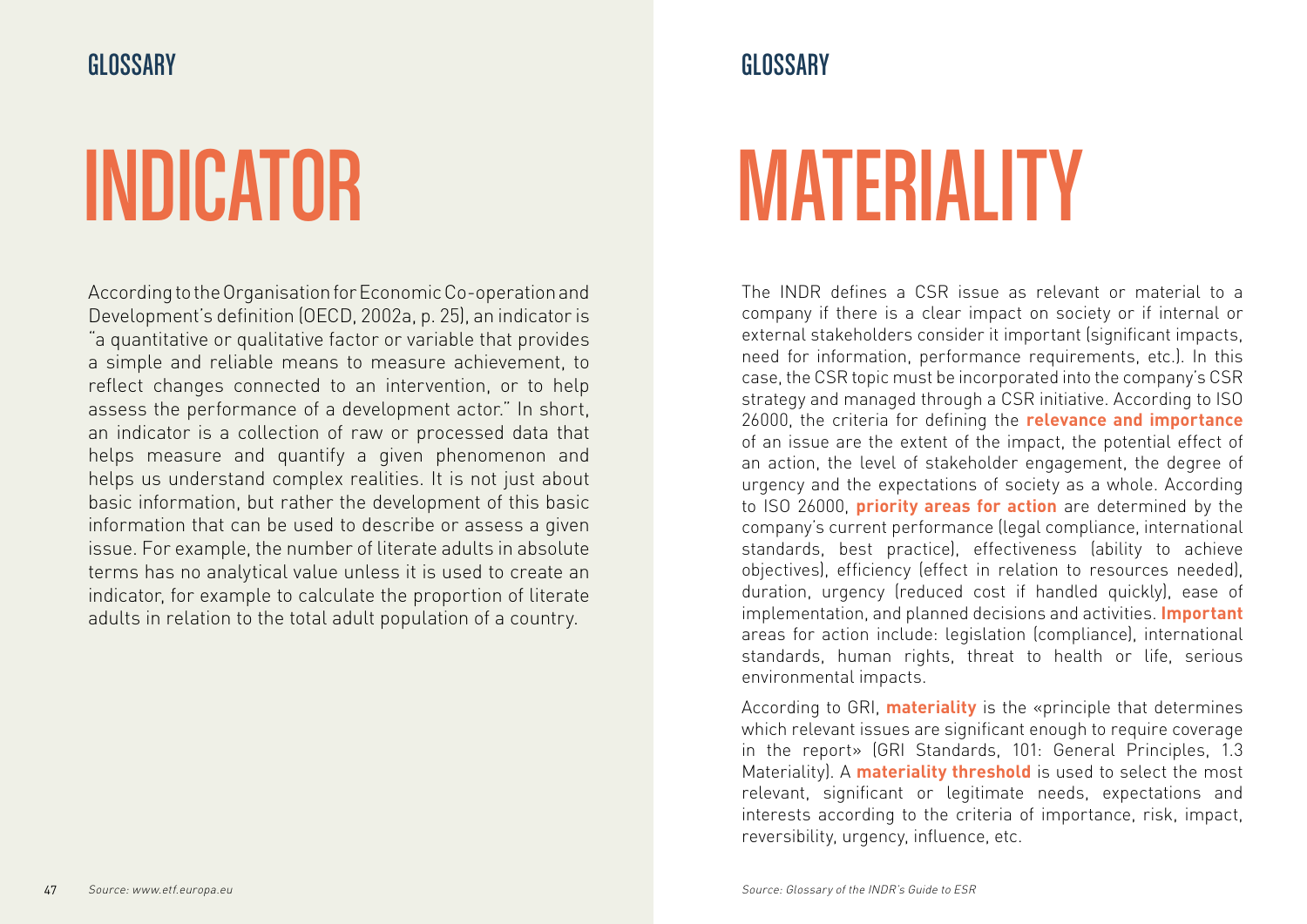### **CARBON** NEUTRALITY

Carbon neutrality means having a balance between emitting carbon and absorbing carbon from the atmosphere in carbon sinks. To achieve zero net emissions, all greenhouse gas emissions globally will have to be offset by carbon sequestration.

A carbon sink is any system that absorbs more carbon than it emits. Soil, forests and oceans are the main natural carbon sinks. It is estimated that natural sinks remove between 9.5 and 11 gigatonnes of CO $_2$  per year. Annual global CO $_2$ emissions reached 38.0 gigatonnes in 2019.

To date, no artificial carbon sink can remove carbon from the atmosphere on a scale sufficient to combat global warming.

Carbon stored in natural sinks, such as forests, is released into the atmosphere through forest fires, land use changes and logging. This is why it is vital that carbon emissions are reduced to achieve climate neutrality.

## ZERO NET EMISSIONS TARGET

For organisations, setting a net zero emissions target means committing to drastically reducing their GHG emissions to as close to zero as possible and offsetting the remaining emissions by removing and/or sequestering an equivalent amount in carbon sinks (forest, mangrove, ocean, wetlands, soil, etc.). For example, if a company, which measures and reduces its emissions, offsets its residual emissions through a renewable energy investment project, it can achieve carbon neutrality by avoiding generating the equivalent amount of emissions. If the same company wants to go further and aim for net zero emissions, it will have to reduce its emissions as much as possible and fund emission sequestration projects, such as forest planting or mangrove preservation, which will effectively offset all its emissions. Carbon neutrality is therefore a key step towards achieving net zero emissions.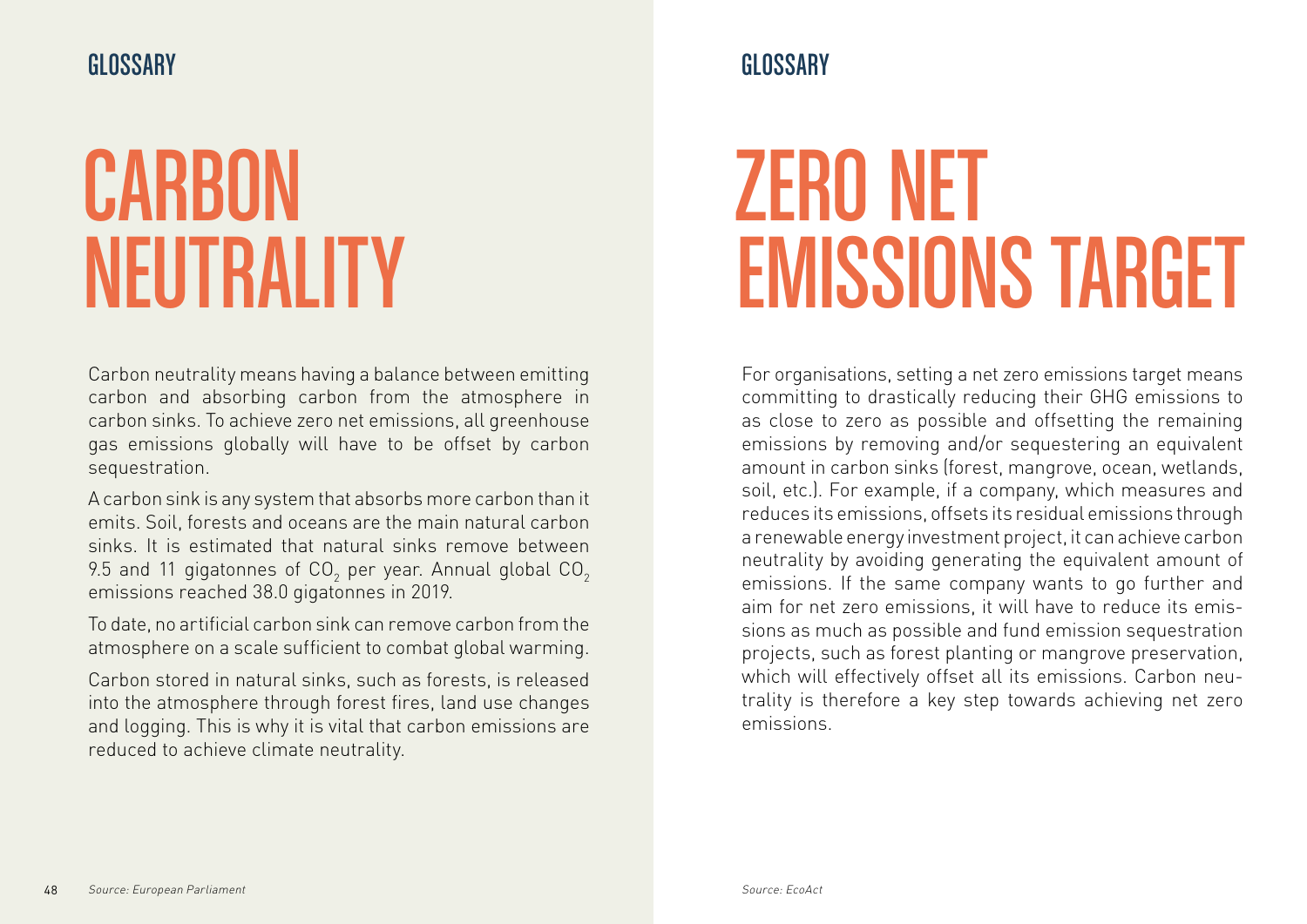### **GLOSSARY**

### RISK

Risk is defined as the likelihood that an internal hazard or external threat will materialise in a scenario which leads to potentially damaging consequences (see **Impact**). According to ISO, risk is the combination of the probability or frequency of occurrence of a hazard and the magnitude of the consequences of its occurrence, and represents the effect of uncertainty on whether the organisation will achieve its objectives or not.

**Risk management** seeks to identify, assess and prioritise the risks to a company's financial and non-financial assets in order to act on these potential or actual risks according to different objectives: prevent, avoid, control, accept, reduce, transfer, treat, rectify, etc. It helps to prepare a company for risks that could affect its future and ensures that the organisation is able to deal with the "material" risks to minimise any adverse effects.